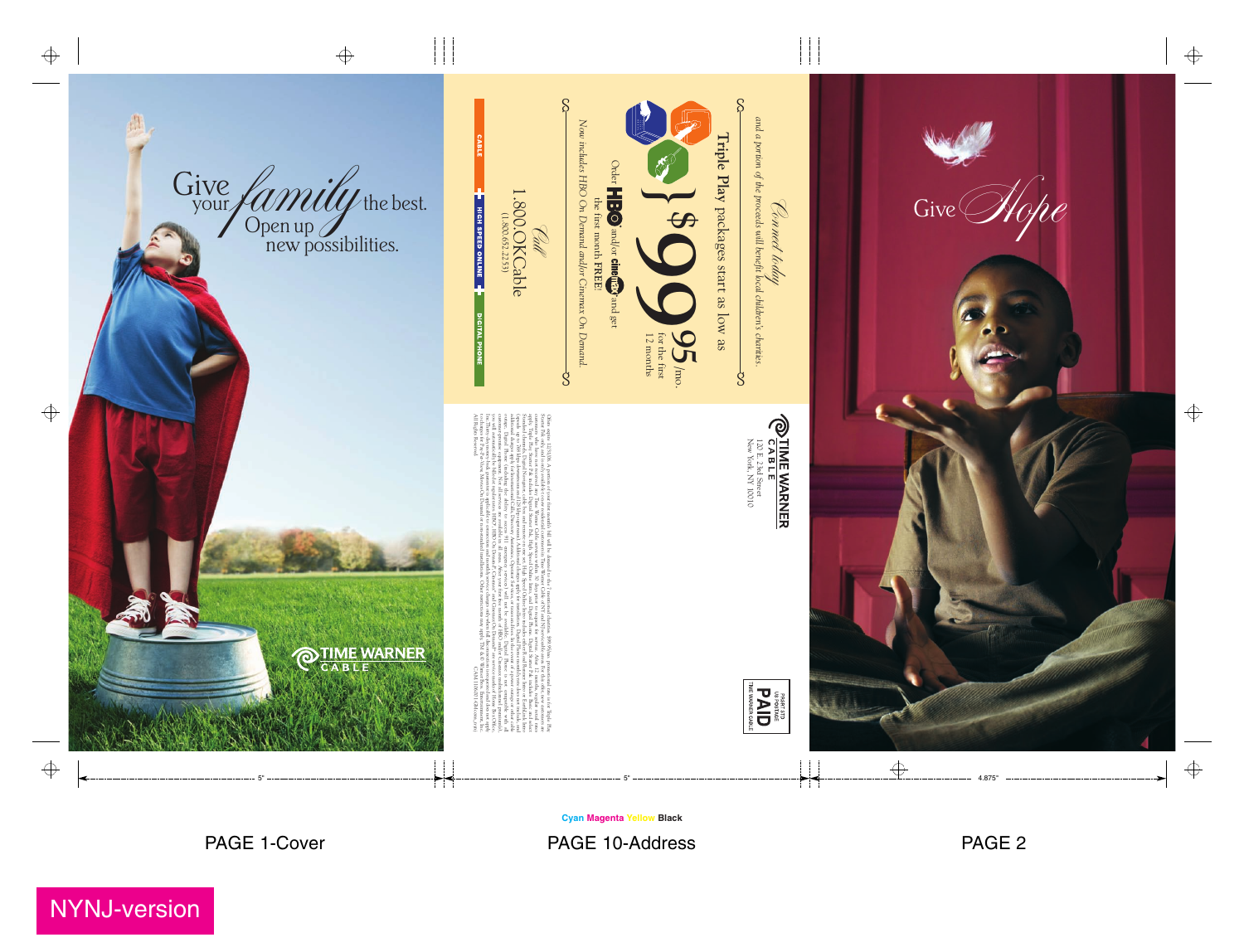**Cyan Magenta Yellow Black**



With our home phone service, **Digital Phone**, you never have to worry about time when you have something on your mind.

Digital Phone  $\frac{1}{3}$  g and  $\frac{1}{3}$  g and  $\frac{1}{3}$ 





**One low monthly rate** includes unlimited calling throughout the U.S., Puerto Rico and Canada, plus popular features like Caller ID, Call Waiting and much more.

So go ahead and talk as long as you want…about anything at all.



NYNJ-version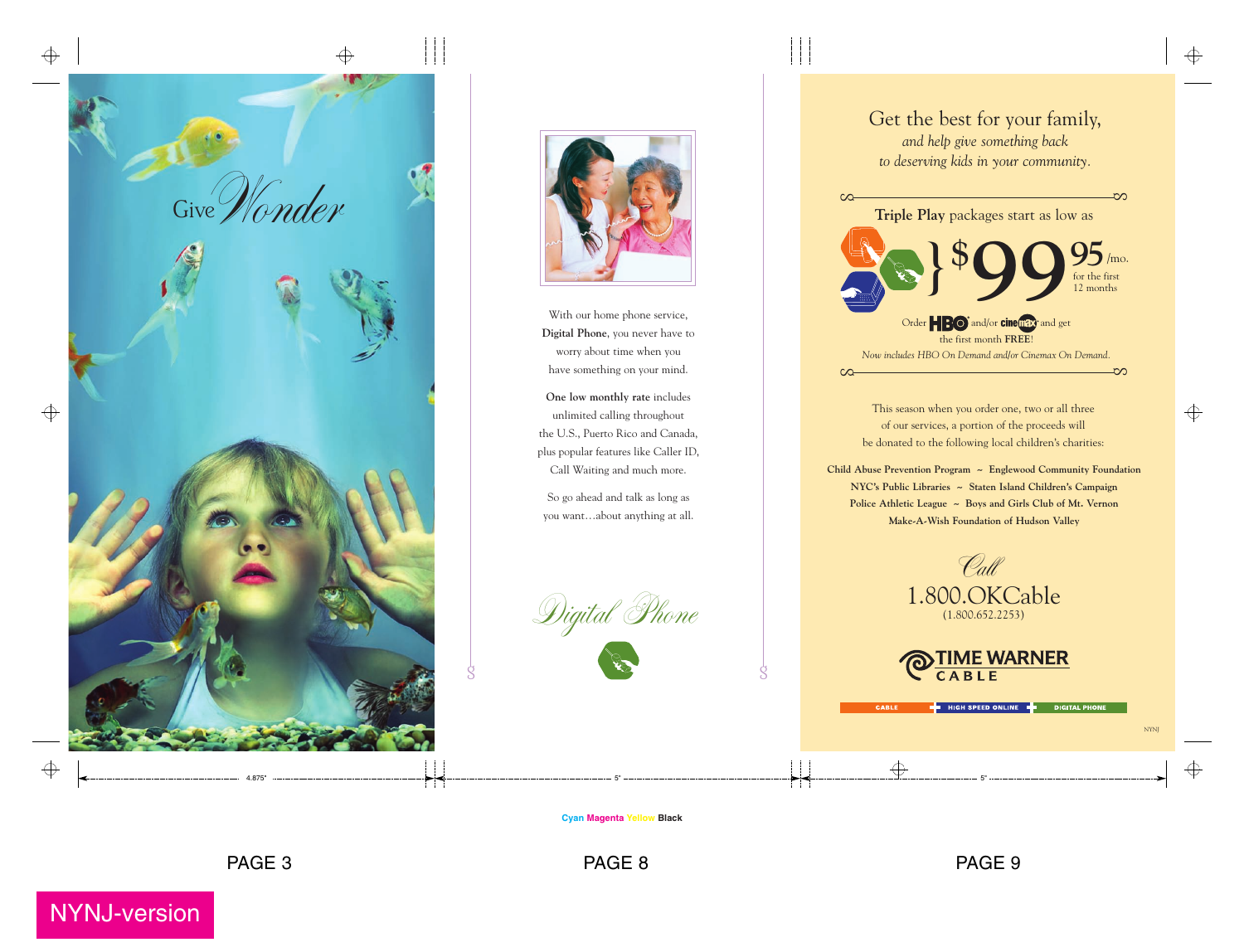![](_page_2_Picture_0.jpeg)

![](_page_2_Picture_1.jpeg)

**Cyan Magenta Yellow Black**

PAGE 5 PAGE 6

From the dinosaurs to the stars and back, **High Speed Online** can take your kids wherever their curiosity leads them in seconds flat—and make chatting, playing games and downloading files easier and more fun than ever.

High Speed Online is also one of the most secure and reliable connections available, because when young minds want to know more about their world, nothing should stand in their way.

![](_page_2_Picture_4.jpeg)

![](_page_2_Picture_7.jpeg)

 $\Rightarrow$